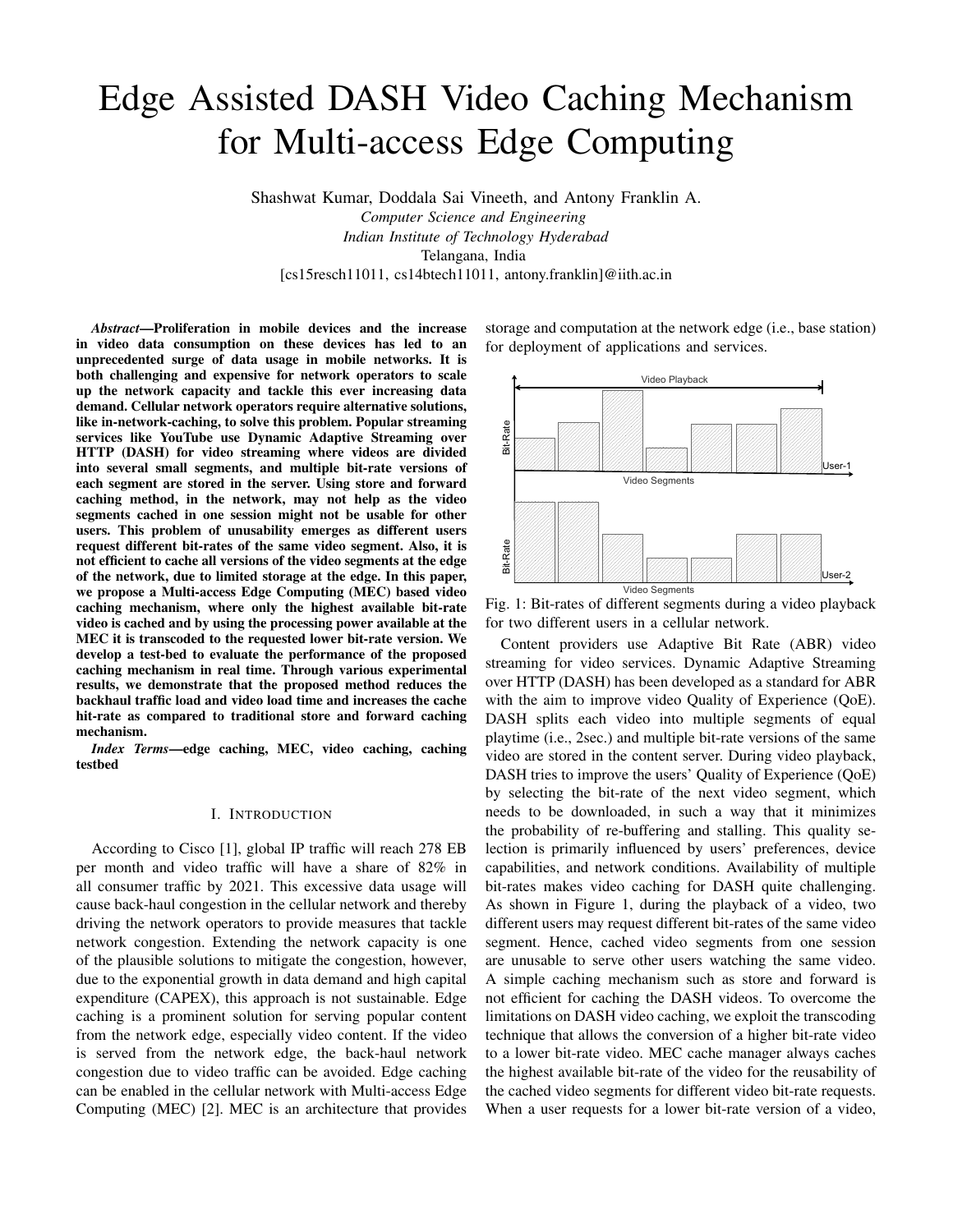video segments are transcoded to the requested lower bit-rate version from the higher bit-rate video to serve the user. In this work, we use the cache consolidation and cache splitting solution as proposed in [3]. To realize the cache consolidation, we introduce a central cache controller which helps in sharing the cache information among the MEC servers. Our major contributions in this work include:

- Development of a testbed for the evaluation of video caching mechanism in a MEC architecture and performance evaluation of the proposed caching mechanism on the developed testbed.
- Evaluation of the feasibility of the real-time transcoding with  $ffmpeg$  [4]. To evaluate the proposed caching method, we created a data set of 200 videos and validated it for conformance with ISO/IEC 23009-1 MPEG-DASH.

Rest of the paper is organized as follows. Section II covers the significant work in this area. In Section III, we provide the details of the developed testbed architecture and discuss the proposed video cache algorithm. Section V highlights the details of the experimental test-bed. In Section VI, we discuss the results and finally conclude the paper in Section VII.

## II. RELATED WORK

In [5], Lei et al. implemented a prototype for edge using Virtual Network Function (VNF) and realized the edge caching through the service chaining using Open Air Interface (OAI) and Content Centric Networking (CCNx). In [6], authors used proactive caching off popular content at the edge during offpeak hours to alleviate backhaul congestion. They further used the social structure of the network and D2D communication to disseminate the content. Authors in [7], proposed an edge caching scheme in the mobile network based on contentcentric-networking. They utilized the backhaul link between the Base Stations (BSs) for collaborative caching. In [8], caching and processing for multi-bitrate video streaming is proposed. However, they do not consider the collaborative scheme of multiple caching servers. The heuristic solution in [9] requires the knowledge of the content popularity, which may be hard to estimate accurately in practice. Most of the works do not solve the problem of DASH video caching at the edge in the test-bed environment and mostly rely on the simulation results which might differ when applied in the real world.

#### III. SYSTEM ARCHITECTURE

Figure 2 shows the proposed architecture where MEC servers are deployed alongside the eNBs in cellular Radio Access Network (RAN), providing computation and storage capabilities to enable caching at the edge of the network. MEC server can also be deployed in Evolved Packet Core (EPC), but that may increase the latency, so we choose MEC deployment at eNB. MEC servers collaborate to share their computing and storage resources. The proposed cache architecture has the following components;



Fig. 2: System architecture of edge caching using Multi-access Edge Computing (MEC).

#### *A. Cache Storage*

Cache storage caches the video segments for future use. Cache storage is bifurcated into complete-video-cache and initial-video-cache. Complete-video-cache stores all the segments of a video and initial-video-cache stores only initial segments, sufficient to start the playback, of a video. Cache splitting is further discussed in Section IV.

#### *B. Central Cache Manager*

Central cache manager keeps track of all the videos cached in the MEC network with a hash map of video ID and their location. Central cache manager ensures the cache consolidation among the MEC servers and avoids replication of the same video in the cache network. The central cache manager provides the video location information to local cache managers and receives cache updates from local cache manager whenever there is a change in the complete video cache of that MEC.

## *C. Local Cache Manager*

Local cache manager resides on the MEC server at the network edge. On receiving a video request, local cache manager search for the video in the local caches on MEC server. If the video is not available locally, then local cache manager sends the request to central cache manager for the video location and forward the received location to the streaming server. When a video is added to or get replaced in the local cache, local cache manager propagates this information to the central cache manager with update messages. These update messages carry either add video message to make an entry for a new video or del video message to remove the entry of a replaced video.

#### *D. Streaming Server*

The streaming server on each MEC streams the requested videos to the users. The streaming server fetches the video segments from the location (local cache, other MEC servers, or main content server) provided by the local cache manager. If video segments are fetched from the main content server, streaming server caches the video segments in the complete video cache. When streaming server fetches video segments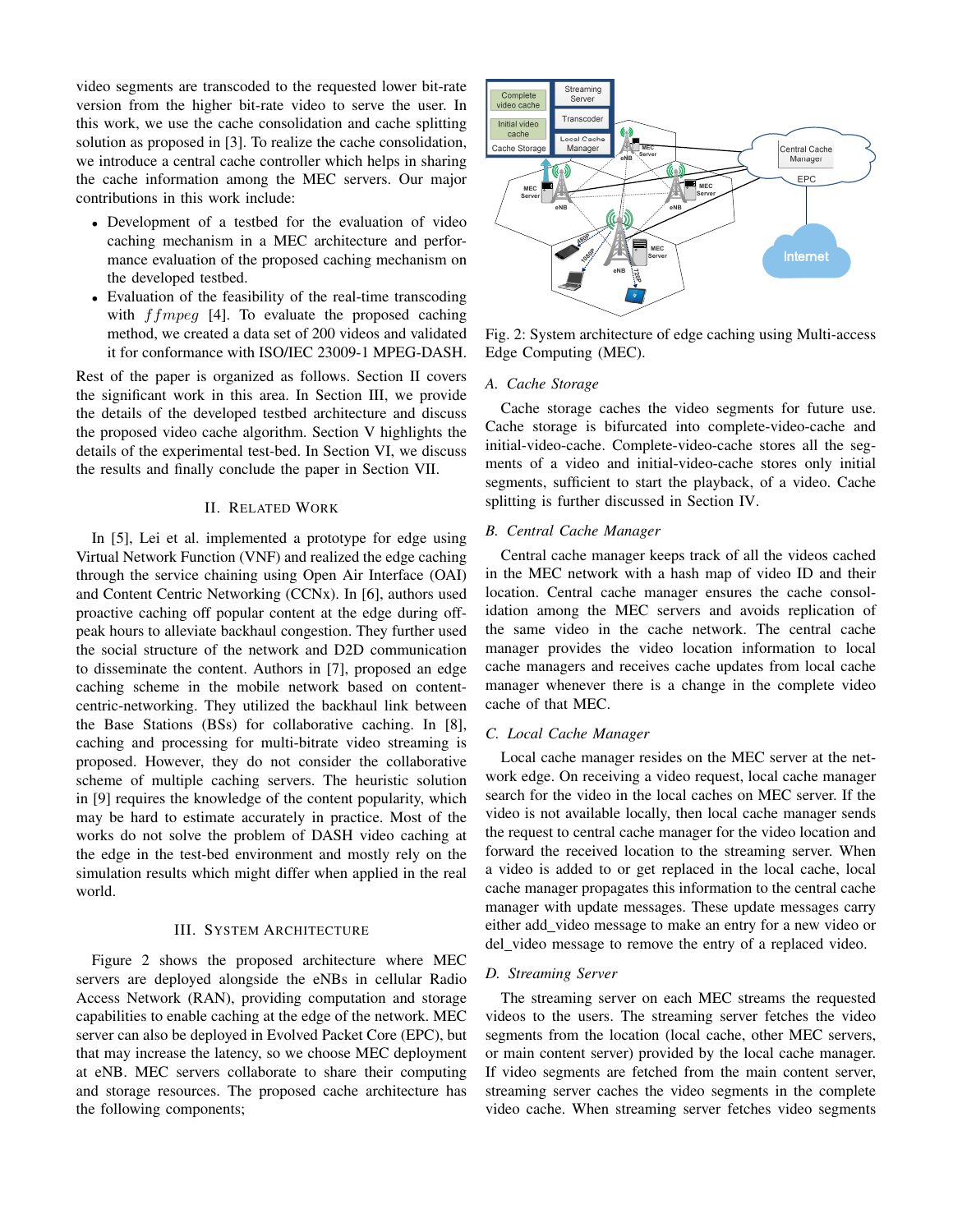

Fig. 3: Sequence diagram representing the different scenarios to fulfill the user requests.

from the cache of other MEC server, it caches initial segments of the video in the initial video cache on local MEC server.

#### *E. Transcoder*

Transcoder converts a video segment from high bit-rate to a requested lower bit-rate version. Video segments are transmitted in .m4s format to play on a DASH client, but .m4s video segment cannot be transcoded to the lower bit rate as it is. For transcoding, the video segment is converted to  $mp4$  format by adding the *dashinit* header of the same bit-rate to the .m4s data. Now, .mp4 file is transcoded to the required lower bit-rate version using  $FFmpeg$  [4]. After transcoding, video segments are converted back to .m4s format using  $MP4box$  [10] so they can be played on a DASH client.

Figure 3 shows the sequence diagram of the operations followed to deliver a video segment through the proposed architecture in different scenarios. On receiving a request, one of the four cases is followed based on the availability of the video content.

Case 1: When the complete video is available in the local cache. Local cache manager forwards the video request to the streaming server and streaming server fetches the video segments from the local cache and serves the user after transcoding it to the requested bit-rate.

Case 2: When only initial video segments are available in the local MEC server, the streaming server serves the initial segments from the local cache and fetches the remaining segments from either other MEC server or main content server. If video segments are fetched from the main content server then streaming server cache the complete video locally.

Case 3: When the video is not available on local MEC server, local cache manager sends a query to the central cache manager which provides the location of the MEC server with cached video. While serving the user from other MEC server, the streaming server also caches the initial segments of the video in the local cache.

Case 4: When the requested video segment is not available in the cache network, central cache manager returns the address of the main content server upon receiving the query from the local cache manager. In this case, the streaming server caches all the video segments in the local complete video cache while serving the user.

#### IV. PROPOSED SOLUTIONS FOR VIDEO CACHING

In the proposed solution, we try to use both caching and processing capabilities at the MEC servers to satisfy the user requests for different video bit-rates. With sufficient processing power to transcode the video from higher bit-rate version to a lower bit-rate version, there is no need to cache lower bit-rate videos. In this work, we propose that only the highest available bit-rate  $h$  of the video segments  $s$  is cached at the edge of the network. When a user requests for a lower bit-rate  $q : q \leq h$  of the video segment  $v_q^s$ , it is served after transcoding from the higher bit-rate version  $v_h^s$ . Algorithm 1 shows the working of the proposed solution, where  $C_j^F$  and  $C_j^I$  represent the set of all videos cached in complete and initial video cache at MEC server  $j$ . In step 2 and 3, video segment  $v^s$  is available in local cache ( $C_j^F$  or  $C_j^I$ ) and the user is served from the local cache. In step 4, if the segment is cached on other MEC server  $C_k^F$  then it is fetched from there after transcoding to  $v_q^s$ . As proposed in [3], we use cache consolidation and cache splitting in this work. A brief description of cache consolidation and cache splitting is as follow,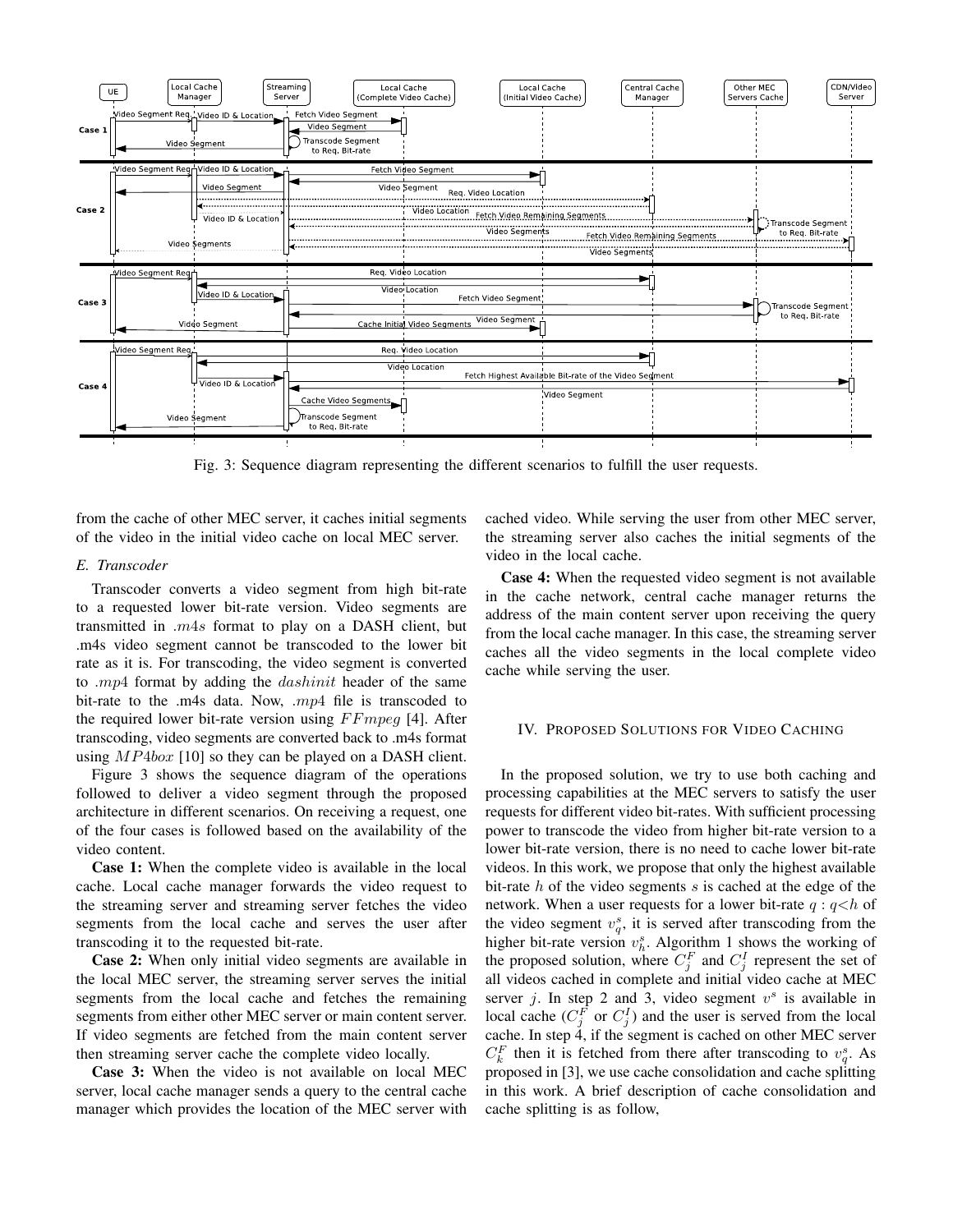# Algorithm 1 Caching Algorithm

- 1: For each video segment request  $v_q^s$  arriving at MEC server on eNB  $j$ , proceed.
- 2: if  $v_h^s \in C_j^F$  then transcode the video segment  $(v_h^s \to v_q^s)$ and serve the user from  $C_j^F$ .
- 3: **else if**  $v_q^s \in C_j^I$  then serve the video segments from  $C_j^I$ .
- 4: else if  $v_h^s \in \tilde{C}_{j,j\neq k}^F$  then Fetch the video segment after transcoding  $(v_h^s \to v_q^s)$  at server k. If  $v_q^s$  is initial video segment then cache it in  $C_j$   $(C_j^I \rightarrow C_j^I + v_q^s)$ .
- 5: else
- 6: fetch the video segment  $(v<sup>s</sup>)$  from origin server in highest available bit-rate  $(v_h)$  and cache it on  $C_j^F$  ( $C_j^F \rightarrow C_j^F$ ) +  $v_h^s$ ), transcode the video segment  $(v_h^s \rightarrow v_q^s)$  and serve the user.
- 7: end if

#### *Cache Consolidation*

As shown in Figure 2, edge caches reside on MEC servers at the eNbs which results in a distributed video caches. MEC servers can collaborate to consolidate the distributed cache storage. In cache consolidation, the same video does not replicate over different MEC servers and when a request arrives for a video, MEC servers can share the content to fulfill the request. With cache consolidation, MEC servers can cache more videos collectively which improves the hit ratio and external traffic load.

#### *Cache splitting*

During video playback, initial load time, the time between the user request and starting of playback, depends on how fast user receives the initial video segments. Caching initial video segments are sufficient to reduce the initial load time. However, if all cache storage caches only the initial video segments then, for each hit, rest of the video segments need to be downloaded from the content server over the Internet. This will result in high external traffic load on back-haul. To balance the external traffic load and the access delay, cache storage can be logically bifurcated into two parts. One part of the cache storage is used to cache complete videos and another part to cache only initial segments of the videos. When some videos are cached on some other MEC server, initial segments of the video are cached locally in initial video cache to reduce the initial load time.

#### V. EXPERIMENTAL SETUP

For the experiment, we deployed one main video server, four MEC servers, and 20 clients. Each MEC server serves five clients. The main video server is deployed on a workstation with two Xeon CPU E5-2690 processor with a clock speed of 2.60 GHz, 40 cores, and 1TB hard disk drive (HDD) storage. Each MEC server runs on a virtual machine with ten cores each with 2.60 GHz clock speed. Local cache manager and a local streaming server run on each MEC server and each MEC server has the cache storage that we vary for the experiments. Each MEC servers is connected to the network with 1Gbps links. For creating a real-life scenario, we add a delay of 10ms between MEC servers and 20ms between the main server and MEC servers. Netem and Wondershaper tools are used to simulate a cellular environment on the links between MEC server and client.

As discussed earlier, the main components in the architecture are central cache manager, local cache manager, and local streaming server. The central cache manager is a multithreaded python program that waits for a connection request from the local cache manager using the socket programming. Central cache manager uses a hash table to store the video ids and their location. When local cache manager caches a video in complete video cache, it sends an add\_video command to central cache manager with video ID to add an entry of the video in the central hash table. When local cache manager replaces a video in the complete video cache, it sends a del\_video command to central cache manager to delete the video entry from the hash table. If a video is not available in the local cache, local cache manager sends a query command to find the location of the video. The location returned by central cache manager might be one of the MEC servers if the video is stored in the cache network or main video server.

Local cache manager uses python flask module to handle requests from the client browser. If the video is not cached locally, local cache manager connects to the central cache manager to find the video location. When the central cache manager returns the video location, local cache manager returns it to the client browser in an HTML page which also contains the address of the videos'  $mpd$  file. The HTML page follows the standard DASH forum format so any browser, which supports DASH streaming, can play the video. The streaming server is implemented in Node.js and Express web application framework is used for streaming application. Local cache manager listens to users video requests on a prespecified socket.

TABLE I: Video resolutions and respective encoding bit-rates.

| Resolution        | Bit-rate |
|-------------------|----------|
| 240p (320x240)    | 0.4Mbps  |
| 360p (640X360)    | 0.8Mbps  |
| 480p (854X480)    | 1.5Mbps  |
| 720p (1280X720)   | 3Mbps    |
| 1080p (1920X1080) | 5Mbps    |
|                   |          |

Popular video streaming service providers such as YouTube use HTTPS to transfer the videos using end-to-end encryption, so it is not possible to cache the content from that service provider. To test a video caching mechanism a broad set of videos are required, so we created a data set of 200 videos in DASH format using H.264 encoding. Table I shows the bitrates used for encoding; these encoding rates are comparative to the representation and resolution of YouTube [11].

Our data set has the videos in five resolutions and three segment sizes (2 Secs, 4 Secs, and 6 Secs). So our data set contains 15 copies of a video in different resolutions and segment sizes. We generate Media Presentation Description (MPD) file for all the videos using template-based segment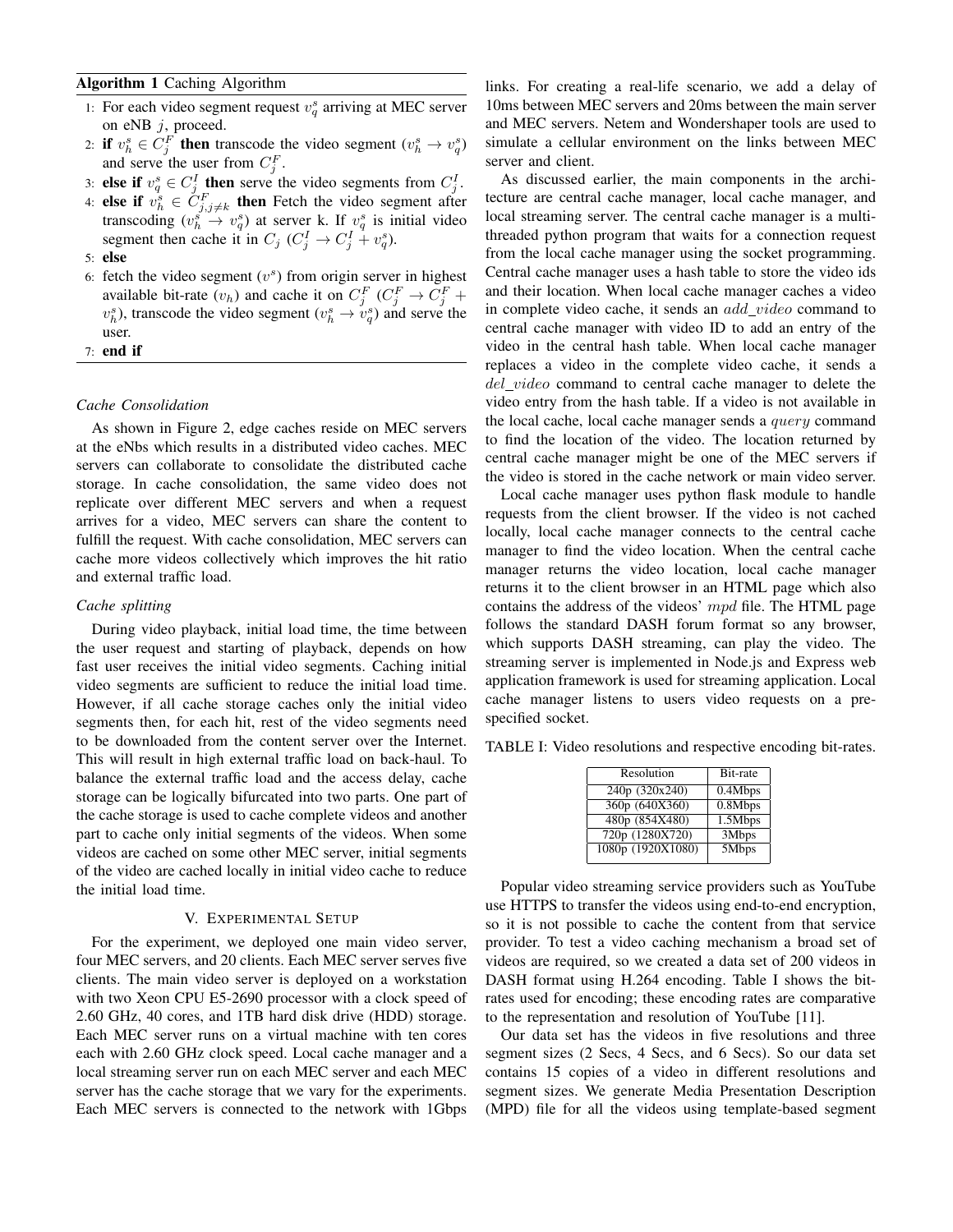

Fig. 4: Time taken to transcode videos of different playtime from a higher bit-rate input video to a lower bit-rate video.

representation in MPD files. All generated MPD files have been validated with the online DASH validator of "dashif.org" for conformance with ISO/IEC 23009-1 MPEG-DASH.

## VI. RESULTS AND ANALYSIS

In this section, we evaluate the performance of the proposed scheme. An MEC server is deployed at each eNB, as shown in Figure 2, to provide the caching and processing resources. We conducted the experiments with the video library of 200 videos and playtime of each video is 3-8 minutes. We evaluated the proposed caching method using Independent Reference Mode (IRM), where content  $i$  is requested according to an independent Poisson process with a rate  $\lambda p_i$ .  $\lambda = 7 minute$ is used to control the request rate and  $p_i$  refers to content popularity. The user requests follow the Zipfs' popularity distribution [12], which gives the probability of an incoming request for  $i^{th}$  popular video as,

$$
p_i = \frac{i^{-\alpha}}{\sum_{j=0}^{N} j^{-\alpha}} \tag{1}
$$

where  $\alpha$  is Zipf parameter which is set to 0.8.

To use the transcoding mechanism along with caching, we should know the scalability of the transcoding. If a transcoder can transcode multiple videos to a lower bit-rate version in real-time than we can cache only highest available bit-rate version and convert it to lower bit-rate whenever required. As some resources can be allocated for the transcoding on the MEC servers, to evaluate the number of possible parallel transcoding, we use two machines one with 8-Cores and other with 4-Cores where each core runs at 2.4Ghz clock speed. GPU is not available on either machine to assist in encoding. When encoding speed goes below  $1X$  (means transcoding taking more time than the playback time of the video), we consider it as no more parallel encoding is possible on the machine.

Results in Table II show that when we transcode the video from one higher bit-rate to lower bit-rate (each row shows the input video bit-rate and each column shows the output



Fig. 5: Time taken to transcode a video to a lower bit-rate video from different higher bit-rate videos.

TABLE II: Number of real-time parallel transcodings from higher to lower resolution on 4 and 8 core machines.

|       | With 8-Core Machine |      |                  |      | With 4-Core Machine |      |                  |                  |
|-------|---------------------|------|------------------|------|---------------------|------|------------------|------------------|
|       | 720p                | 480p | 360 <sub>p</sub> | 240p | 720p                | 480p | 360 <sub>p</sub> | 240 <sub>p</sub> |
| 1080p |                     |      |                  |      |                     |      |                  |                  |
| 720p  |                     |      |                  | 18   |                     |      |                  |                  |
| .80p  |                     |      | 14               |      |                     |      |                  |                  |

video bit-rate). The number of possible parallel conversions depend on the input and output video bit-rates. When we convert a video from  $1080P$  to  $240P$ , the machine supports 14 parallel conversions but this value decreases when output bit-rate increases (360P - 10, 480P - 6, and  $720P - 3$ ). When we transcode from different higher bit-rate inputs videos to a lower bit-rate video, conversion from lower bit-rate input video supports more parallel transcodings. As from the Table II column three  $480P$  bit-rate input video provides the maximum number of transcoding followed by 720P and 1080P. The reason behind this behavior is that transcoder needs to process more information when it converts from 1080P to 360P compared to  $480P$  to  $360P$  conversion. As we double the number of cores for transcoding, the number of parallel transcoding increase.

Figure 4 shows the time to transcode a higher bit-rate video to lower bit-rate video. As average video length on YouTube is 160s [12], so we choose a ten-minute video for transcoding time calculation and take initial two, four, six, eight minutes and full video to calculate the transcoding time. To calculate the transcoding time, we transcoded entire videos at a time or else only one segment is transcoded at a time in real-time. Results show that transcoding time increase with the video duration and output video bit-rate. Figure 5 shows that when we transcode a video to a predefined bit-rate from different bit-rate input videos, transcoder takes less time to transcode the lower bit-rate input video compared to the higher bit-rate video. Transcoding time may differ for different videos based on the scene complexities.

We compare the proposed method with the traditional